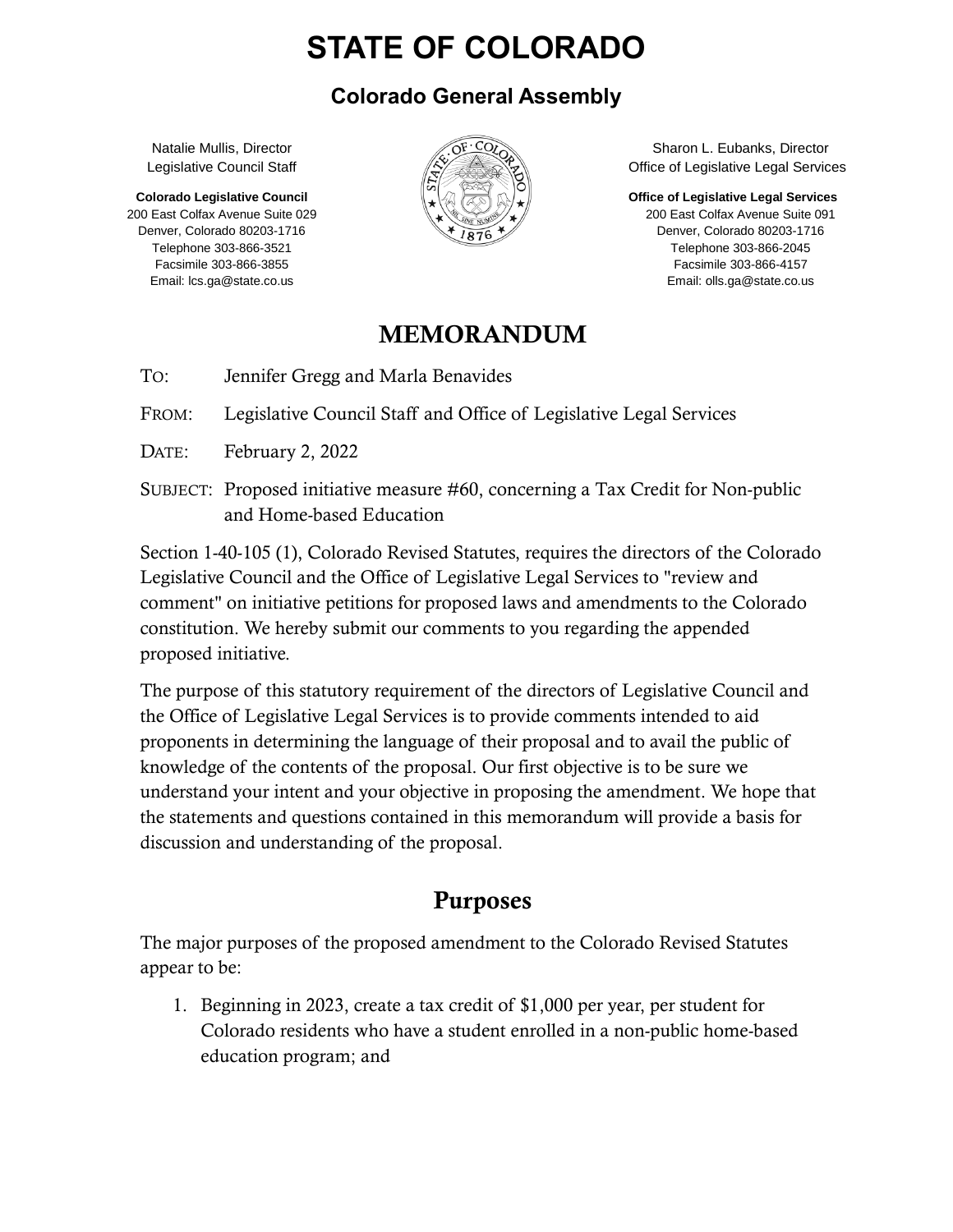2. Beginning in 2023, create a tax credit of \$3,000 per year, per student for Colorado residents who have a student enrolled in a non-public school.

### Substantive Comments and Questions

The substance of the proposed initiative raises the following comments and questions:

- 1. Article V, section 1 (8) of the Colorado constitution requires that the following enacting clause be the style for all laws adopted by the initiative: "Be it Enacted by the People of the State of Colorado:". To comply with this constitutional requirement, this phrase should be added to the beginning of the proposed initiative.
- 2. Article V, section 1 (5) of the Colorado constitution and section 1-40-102 (4), Colorado Revised Statutes, require a proponent to submit for review and comment the full text of the measure being proposed, which, if passed, becomes the actual language of the constitution or statute. You have submitted an idea, rather than the actual language that would be added to the Colorado constitution or Colorado Revised Statutes.
	- a. Please amend your proposal to include the actual text of your proposed constitutional or statutory change.
	- b. Pursuant to article V, section 1 (2) of the Colorado constitution, proposed initiatives must amend either the Colorado constitution or state law (i.e., the Colorado Revised Statutes). In the revised initiative, please indicate whether it amends the Colorado constitution or the Colorado Revised Statutes and show where in the constitution or statutes the text should be inserted.
- 3. Article V, section 1 (5.5) of the Colorado constitution requires all proposed initiatives to have a single subject. What is the single subject of the proposed initiative?
- 4. The submitted language describes an amendment to the Colorado constitution, but also states that the General Assembly "will implement" the tax credit with specific requirements.
	- a. Is it the proponents' intent to amend the state constitution to direct the General Assembly to pass implementing legislation?
	- b. If so, can the General Assembly include additional eligibility and implementing requirements in that legislation?

s:\public\ballot\2021-2022cycle\review and comment memos\2021-2022 #60.docx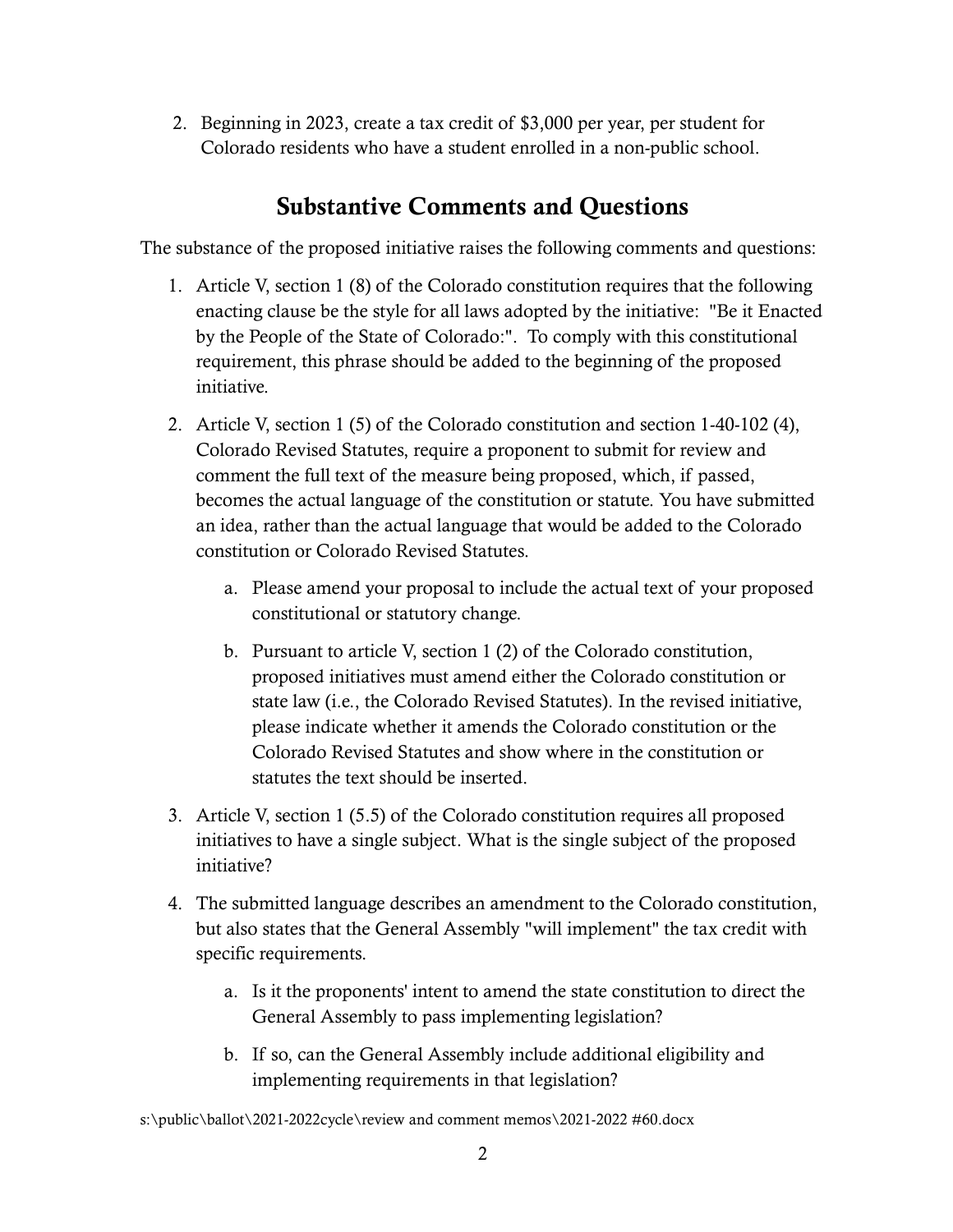- c. If the proposed initiative is approved by the voters at the November 2022 election, will there be sufficient time for the General Assembly to adopt implementing legislation and for the Department of Revenue to take the steps necessary to administer the program for the income tax year beginning January 1, 2023?
- 5. What is the purpose of providing a tax credit to parents or legal guardians who have children enrolled in non-public schools and non-public home based educational programs? Will any metrics be required to evaluate the effectiveness of the income tax credit in meeting its purpose?
- 6. The proposed initiative states that the credit extends to "all subsequent tax years." Does this mean that the tax credit can only be repealed if the voters of Colorado approve a constitutional amendment to repeal it?
- 7. What is the definition of a "non-public home-based educational program"? Does it have the same meaning as set forth in section 22-33-104.5 (2)(a), Colorado Revised Statutes?
- 8. What is the definition of a "non-public school"?
- 9. What does it mean to be a "full-time resident of Colorado"?
- 10. Is a parent or legal guardian claiming the tax credit for a student in a non-public home-based educational program required to prove compliance with state law concerning non-public home-based educational programs to be eligible to claim the credit?
- 11. What does it mean for a student to be enrolled full time in a non-public homebased educational program or non-public school? For example, if a student is enrolled full time for part of the school year, can the parent claim the full amount of the income tax credit?
- 12. If a student in a non-public home-based educational program attends a home school program through a local public school district, or enrolls in a public school for a specific course or subject, is the parent or legal guardian still eligible for the tax credit? Are there limits on how much a student can participate in public school programs while remaining eligible?
- 13. How would enrollment in a non-public home-based educational program or non-public school be verified? Would the Department of Revenue be responsible for verifying the information?

s:\public\ballot\2021-2022cycle\review and comment memos\2021-2022 #60.docx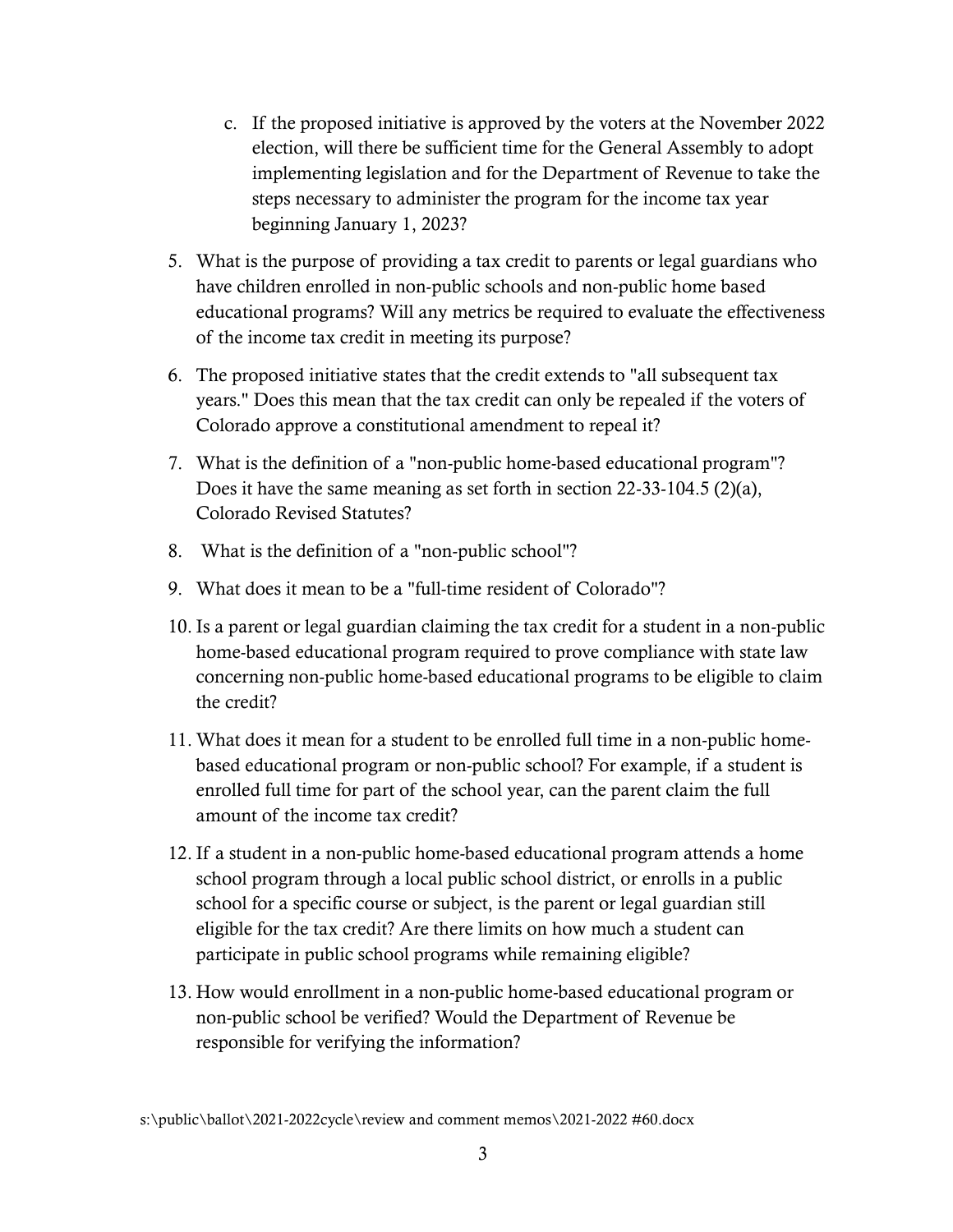- 14. If a parent or guardian has more than one child enrolled in a non-public homebased educational program or non-public school, can the parent or guardian claim the full amount of the applicable credit for each student?
- 15. Can parents that file separate income tax returns each claim the state income tax credit or is the credit available only to taxpayers that meet the Internal Revenue Service requirements for claiming the student as a dependent?
- 16. Is the income tax credit refundable?
	- a. If not, can the credit be carried forward into future tax years?
	- b. If the credit can be carried forward, how long is the carry-forward period?
- 17. The proposed initiative allows the general assembly to increase the amount of the tax credit in the future to account for inflation. How should inflation be calculated for this purpose? Would the General Assembly be prohibited from increasing the amount of the tax credit by more than inflation?
- 18. The proposed initiative states that the "state shall be prohibited from using this section to increase its regulatory role over the education of children in homebased and non-public schools beyond that exercised and existent on January 1, 2022."
	- a. What does it mean for the state to increase its regulatory role? Does this requirement mean the state cannot change or update existing laws or rules at all, or that they cannot adopt laws or rules of a different type than what is currently in place? How would this be determined?
	- b. How would it be determined whether a new law or rule was adopted on the basis of the new tax credit or had another basis?
	- c. If the state established a scholarship program for students in nonpublic schools that required an application or limited how the scholarship could be used, would that be considered an increased regulatory role?
- 19. The proposed initiative states that parents and guardians "retain the right to decline to apply for the tax credit." Applying for tax credits is generally a choice made by the taxpayer. Is there a reason this statement is necessary? Is there an aspect of the credit that would otherwise be mandatory or automatic?